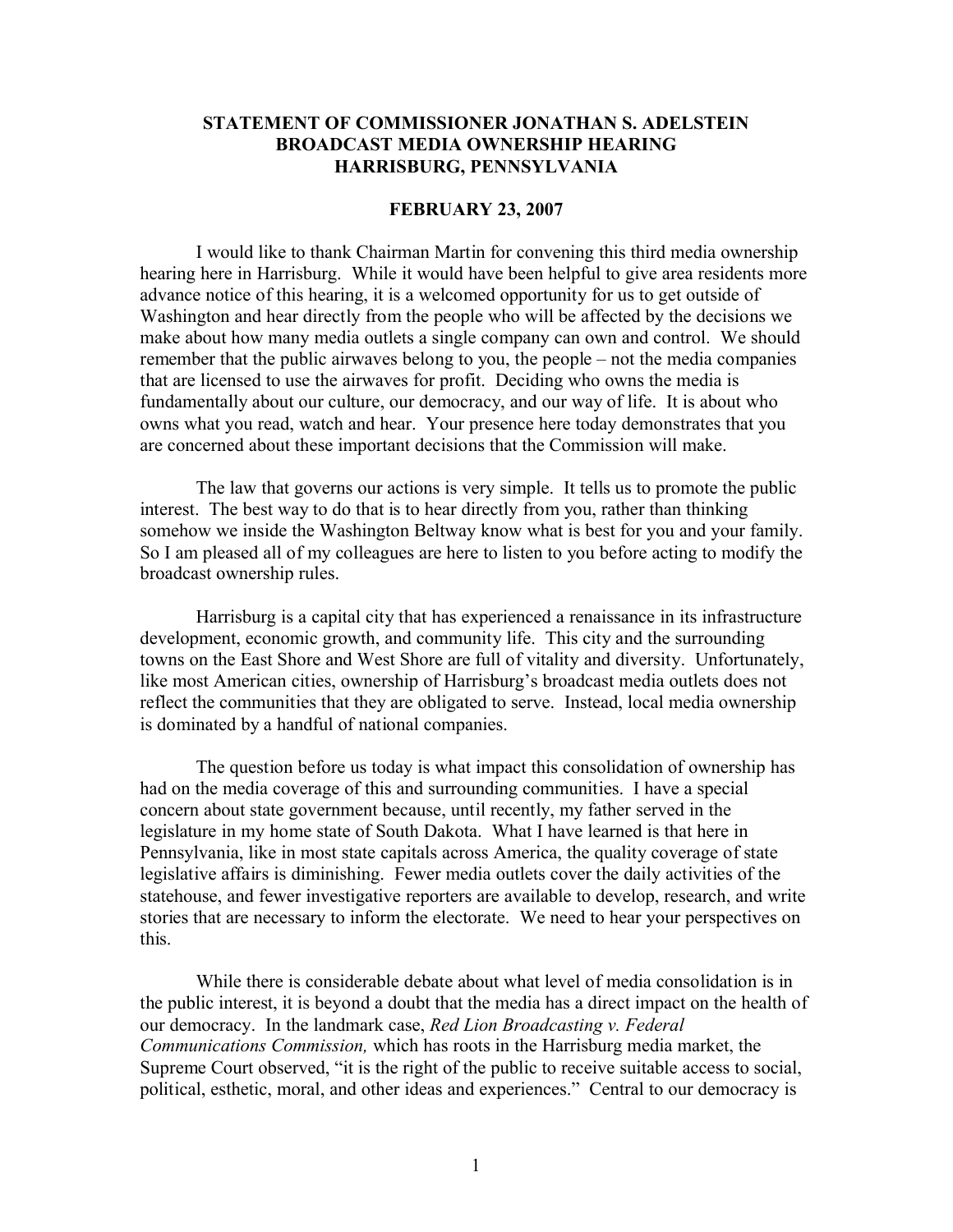the "uninhibited marketplace of ideas," where all sides are heard and a diversity of viewpoints allows people to make up their own minds about issues of the day.

But when you look at today's broadcast media landscape, we see a "if it bleeds, it leads" approach to news reporting. While this may help ratings, it is the life of our democracy that bleeds when in-depth coverage of local and national elections disappears, and when real investigative journalism is replaced with video news releases, and when the positive aspects of our communities are not covered. One national study has found that community public affairs programming accounted for less than 1/2 of 1 percent of local TV programming, compared to 14.4 percent for paid programming like infomercials for ab-crunchers.

We should learn from our mistakes in 2003, when the FCC attempted to implement the most destructive rollback of our media ownership protections in the history of American broadcasting. Over the objection of Commissioner Copps and me, the Commission issued regulations allowing one media company to own up to three TV stations, eight radio stations, and the only daily newspaper in a single community.

Since 2003, Congress, the courts, and the public have all rejected the Commission's Order. Three million citizens nationwide, of every political stripe from right to left and virtually everyone in between, expressed their opposition to the rules. In 2004, the U.S. Court of Appeals for the Third Circuit right here in Pennsylvania, thanks to your own Prometheus Radio Project, sent the rules back to the Commission. It chastised the FCC for failing to consider how the proposed rules would affect minority ownership and localism. Now it is up to us to start from scratch. With your help, we can get it right this time.

Proponents of consolidation – primarily the big media companies themselves – argue we can afford less diversity because there are so many new options out there, with the Internet, iPods, satellite radio and hundreds of channels on cable and satellite. But study after study shows that broadcast radio and television are still the dominant source of local news and information, as well as entertainment programming. The broadcast industry still produces, disseminates, and ultimately controls the news, information, and entertainment programs that most inform the discourse that is essential to our democracy.

As I travel across the country to participate in forums like this, I hear complaints about hyper-commercialism, rampant homogenization, and an unforgivable lack of women and minority ownership, employment, and participation. Women make up over half of the U.S. population, but they own less than 5 percent of all television stations. And, minority ownership of radio and television stations is dismal: only 4.2 percent of radio stations and 1.5 percent of TV stations are owned by African Americans, Latinos and Asians.

In Harrisburg, Hispanics alone comprise nearly 12 percent of the population and African-Americans account for 55 percent, yet neither group owns a radio or television station. This lack of diversity may account for the inadequate coverage and a lack of